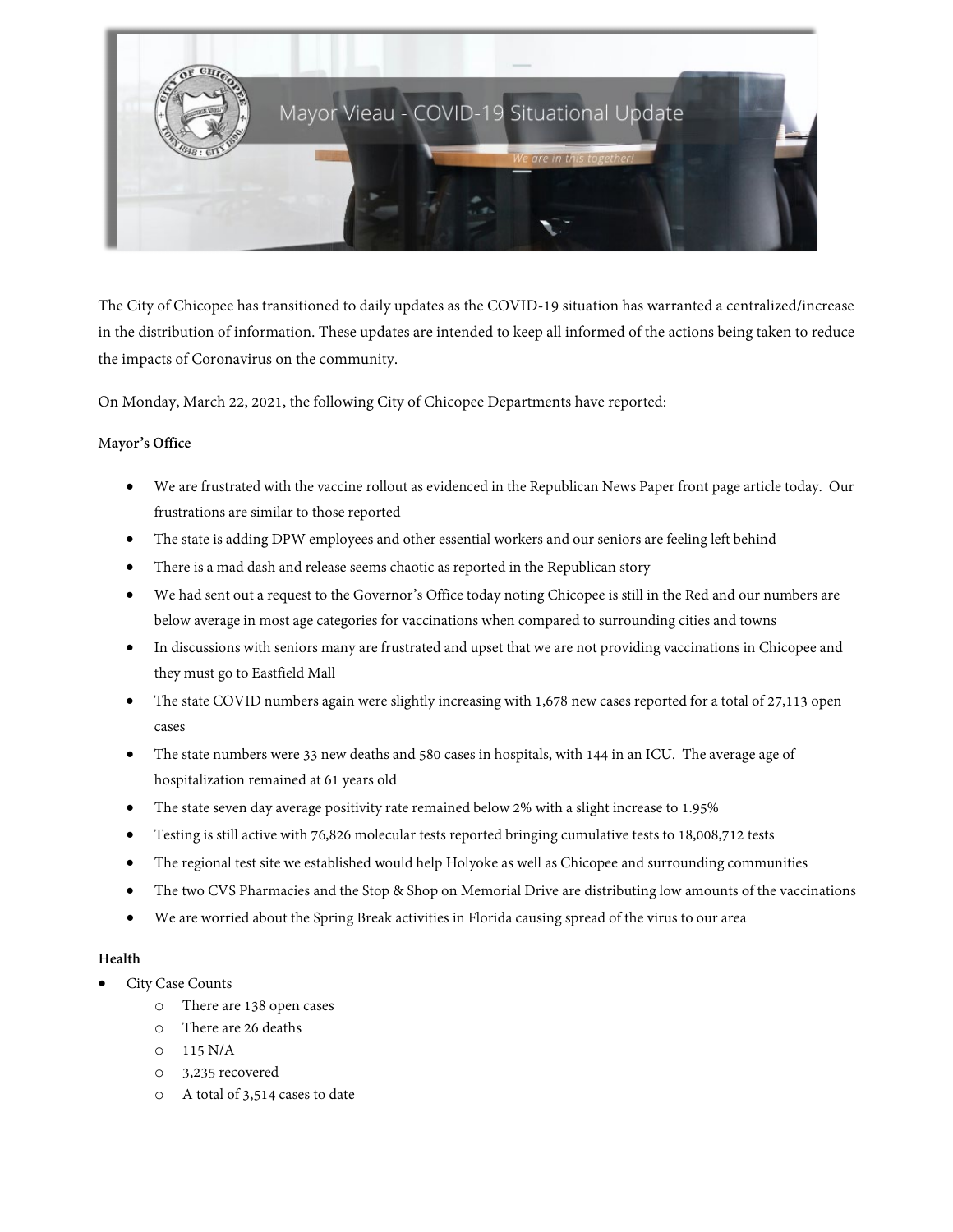- We are red on the state risk chart and will probably stay red this week. We had seven new cases over the weekend. These are from a small day care and all of the children tested positive
- The children at the day care have brought the virus home and infected siblings which we are monitoring so our schools do not have an outbreak
- Some of the parents have tested positive and it was disclosed that this is the B-117, (UK Variant) which is highly contagious
- We are tracking the parents and contact tracing the individuals

## **Police Department**

- Status Quo on services
- We still have one officer out on long-term recovery
- We have received a complaint that Rivers Park is frequented by individuals not wearing masks and are patrolling this area

#### **Fire Department**

Status quo on services with one firefighter out on long-term recovery

#### **Emergency Management**

Services and staffing continue

#### **Safety**

- Status Quo on staffing
- There were 33 tests administered today and more are expected. Testing will be important if the UK variant is in our city
- We are helping gather the information required by the state for our homebound individuals
- Even if you are vaccinated you can carry the virus and infect others. We are asking everyone to continue to wear a mask, social distance and wash your hands

#### **DPW**

• Status quo on staffing

# **COA**

- Status Quo on staffing and services
- We are continuing to help seniors with appointments and were on at 7:00 am this morning but have had no luck with booking a single appointment
- We continue working on homebound individuals gathering information and data
- Senior housing is working on facility appointments with the Housing Authority and groups